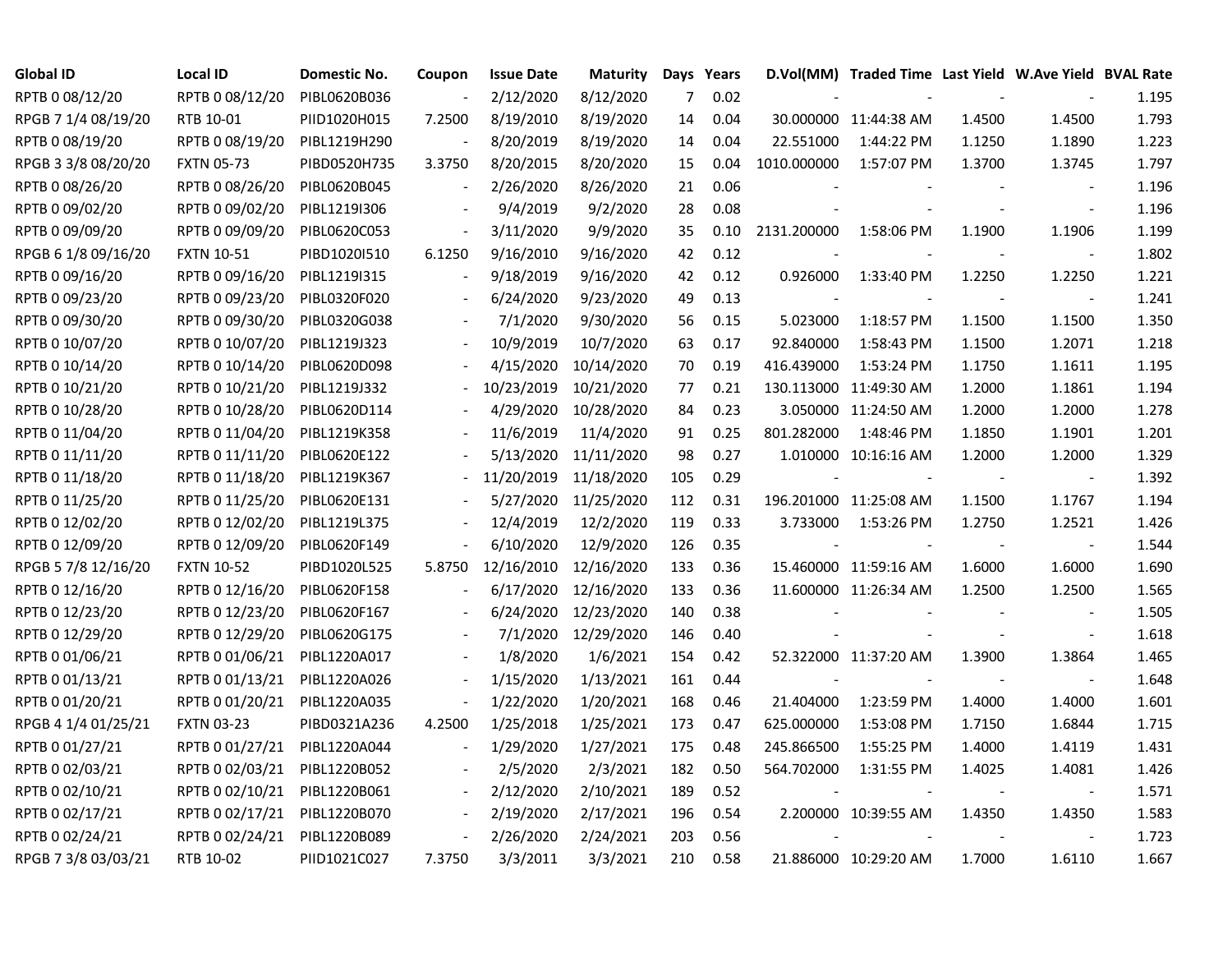| <b>Global ID</b>     | <b>Local ID</b>   | Domestic No. | Coupon                   | <b>Issue Date</b>     | <b>Maturity</b> |     | Days Years |            | D.Vol(MM) Traded Time Last Yield W.Ave Yield BVAL Rate |        |                          |       |
|----------------------|-------------------|--------------|--------------------------|-----------------------|-----------------|-----|------------|------------|--------------------------------------------------------|--------|--------------------------|-------|
| RPTB 0 03/03/21      | RPTB 0 03/03/21   | PIBL1220C097 |                          | 3/4/2020              | 3/3/2021        | 210 | 0.58       |            |                                                        |        |                          | 1.614 |
| RPTB 0 03/10/21      | RPTB 0 03/10/21   | PIBL1220C104 |                          | 3/11/2020             | 3/10/2021       | 217 | 0.59       |            |                                                        |        |                          | 1.617 |
| RPTB 0 03/17/21      | RPTB 0 03/17/21   | PIBL1220C113 |                          | 3/18/2020             | 3/17/2021       | 224 | 0.61       |            |                                                        |        |                          | 1.633 |
| RPGB 3 1/2 03/20/21  | <b>FXTN 07-57</b> | PIBD0721C574 | 3.5000                   | 3/20/2014             | 3/20/2021       | 227 | 0.62       | 882.100000 | 1:51:12 PM                                             | 1.7200 | 1.6991                   | 1.713 |
| RPTB 0 04/07/21      | RPTB 0 04/07/21   | PIBL1220D149 |                          | 4/8/2020              | 4/7/2021        | 245 | 0.67       | 0.504000   | 1:01:34 PM                                             | 1.5500 | 1.5500                   | 1.668 |
| RPTB 0 04/14/21      | RPTB 0 04/14/21   | PIBL1220D158 | $\blacksquare$           | 4/15/2020             | 4/14/2021       | 252 | 0.69       |            |                                                        |        | $\sim$                   | 1.683 |
| RPTB 0 04/21/21      | RPTB 0 04/21/21   | PIBL1220D167 | $\Box$                   | 4/22/2020             | 4/21/2021       | 259 | 0.71       |            | 93.924000 11:31:53 AM                                  | 1.6000 | 1.6514                   | 1.652 |
| RPGB 6 1/2 04/28/21  | <b>FXTN 10-53</b> | PIBD1021D531 | 6.5000                   | 4/28/2011             | 4/28/2021       | 266 | 0.73       |            |                                                        |        |                          | 1.692 |
| RPTB 0 04/28/21      | RPTB 0 04/28/21   | PIBL1220D176 |                          | 4/29/2020             | 4/28/2021       | 266 | 0.73       |            | 7.154000 10:21:32 AM                                   | 1.6250 | 1.6250                   | 1.717 |
| RPTB 0 05/05/21      | RPTB 0 05/05/21   | PIBL1220E184 |                          | 5/6/2020              | 5/5/2021        | 273 | 0.75       | 55.986000  | 1:25:53 PM                                             | 1.6500 | 1.6754                   | 1.723 |
| RPTB 0 05/12/21      | RPTB 0 05/12/21   | PIBL1220E193 |                          | 5/13/2020             | 5/12/2021       | 280 | 0.77       |            |                                                        |        |                          | 1.763 |
| RPTB 0 05/19/21      | RPTB 0 05/19/21   | PIBL1220E200 |                          | 5/20/2020             | 5/19/2021       | 287 | 0.79       |            |                                                        |        | $\blacksquare$           | 1.770 |
| RPTB 0 05/26/21      | RPTB 0 05/26/21   | PIBL1220E219 |                          | 5/27/2020             | 5/26/2021       | 294 | 0.81       |            | 3.000000 10:07:21 AM                                   | 1.7500 | 1.7500                   | 1.744 |
| RPTB 0 06/02/21      | RPTB 0 06/02/21   | PIBL1220F227 |                          | 6/3/2020              | 6/2/2021        | 301 | 0.82       |            |                                                        |        | $\overline{\phantom{a}}$ | 1.749 |
| RPTB 0 06/09/21      | RPTB 0 06/09/21   | PIBL1220F236 |                          | 6/10/2020             | 6/9/2021        | 308 | 0.84       |            |                                                        |        | $\sim$                   | 1.738 |
| RPGB 4 7/8 06/13/21  | RTB 03-09         | PIID0321F092 | 4.8750                   | 6/13/2018             | 6/13/2021       | 312 | 0.85       | 103.500000 | 1:33:55 PM                                             | 1.8300 | 1.8294                   | 1.876 |
| RPTB 0 06/16/21      | RPTB 0 06/16/21   | PIBL1220F245 |                          | 6/17/2020             | 6/16/2021       | 315 | 0.86       |            | 7.076000 10:29:37 AM                                   | 1.6950 | 1.6950                   | 1.765 |
| RPTB 0 06/23/21      | RPTB 0 06/23/21   | PIBL1220F254 | $\blacksquare$           | 6/24/2020             | 6/23/2021       | 322 | 0.88       |            | 12.200000 11:50:48 AM                                  | 1.6950 | 1.6950                   | 1.808 |
| RPTB 0 06/30/21      | RPTB 0 06/30/21   | PIBL1220G262 | $\blacksquare$           | 7/1/2020              | 6/30/2021       | 329 | 0.90       |            |                                                        |        | $\sim$                   | 1.735 |
| RPTB 0 07/07/21      | RPTB 0 07/07/21   | PIBL1220G271 | $\blacksquare$           | 7/8/2020              | 7/7/2021        | 336 | 0.92       | 29.866000  | 1:10:51 PM                                             | 1.7000 | 1.7000                   | 1.769 |
| RPTB 0 07/14/21      | RPTB 0 07/14/21   | PIBL1220G280 | $\blacksquare$           | 7/15/2020             | 7/14/2021       | 343 | 0.94       |            | 65.142000 11:33:27 AM                                  | 1.7350 | 1.7384                   | 1.781 |
| RPTB 0 07/21/21      | RPTB 0 07/21/21   | PIBL1220G299 |                          | 7/22/2020             | 7/21/2021       | 350 | 0.96       | 141.669000 | 1:15:11 PM                                             | 1.7350 | 1.7311                   | 1.752 |
| RPTB 0 07/28/21      | RPTB 0 07/28/21   | PIBL1220G306 |                          | 7/29/2020             | 7/28/2021       | 357 | 0.98       | 45.317000  | 1:09:28 PM                                             | 1.7250 | 1.7297                   | 1.745 |
| RPTB 0 08/04/21      | RPTB 0 08/04/21   | PIBL1220H314 | $\overline{\phantom{a}}$ | 8/5/2020              | 8/4/2021        | 364 | 1.00       | 137.938000 | 1:27:05 PM                                             | 1.7250 | 1.7342                   | 1.745 |
| RPGB 5 3/4 10/20/21  | RTB 10-03         | PIID1021J039 | 5.7500                   | 10/20/2011            | 10/20/2021      | 441 | 1.21       |            |                                                        |        | $\sim$                   | 1.900 |
| RPGB 5 3/4 11/24/21  | <b>FXTN 10-55</b> | PIBD1021K551 | 5.7500                   | 11/24/2011 11/24/2021 |                 | 476 | 1.30       | 23.000000  | 1:10:12 PM                                             | 1.8000 | 1.8000                   | 1.911 |
| RPGB 63/8 01/19/22   | <b>FXTN 10-54</b> | PIBD1022G545 | 6.3750                   | 7/19/2011             | 1/19/2022       | 532 | 1.46       | 14.220000  | 1:27:26 PM                                             | 1.9620 | 1.9620                   | 1.939 |
| RPGB 4 01/26/22      | <b>FXTN 05-74</b> | PIBD0522A747 | 4.0000                   | 1/26/2017             | 1/26/2022       | 539 | 1.48       |            | 4.700000 10:09:57 AM                                   | 1.9000 | 1.9000                   | 1.926 |
| RPGB 15 03/14/22     | <b>FXTN 20-02</b> | PIBD2022C021 | 15.0000                  | 3/14/2002             | 3/14/2022       | 586 | 1.60       |            |                                                        |        |                          | 1.960 |
| RPGB 4 3/4 07/04/22  | <b>FXTN 03-24</b> | PIBD0322G247 | 4.7500                   | 7/4/2019              | 7/4/2022        | 698 | 1.91       | 62.000000  | 1:54:19 PM                                             | 2.0000 | 1.9839                   | 2.046 |
| RPGB 4 7/8 08/02/22  | <b>FXTN 10-56</b> | PIBD1022H562 | 4.8750                   | 8/2/2012              | 8/2/2022        | 727 | 1.99       |            |                                                        |        |                          | 2.053 |
| RPGB 4 3/4 09/13/22  | <b>FXTN 10-57</b> | PIBD1022I570 | 4.7500                   | 9/13/2012             | 9/13/2022       | 769 | 2.11       |            |                                                        |        |                          | 2.037 |
| RPGB 12 3/4 10/17/22 | <b>FXTN 20-03</b> | PIBD2022J033 | 12.7500                  | 10/17/2002            | 10/17/2022      | 803 | 2.20       |            |                                                        |        | $\overline{\phantom{a}}$ | 2.050 |
| RPGB 4 5/8 12/04/22  | RTB 05-11         | PIID0522L114 | 4.6250                   | 12/4/2017             | 12/4/2022       | 851 | 2.33       | 66.685000  | 1:34:55 PM                                             | 2.0200 | 2.0103                   | 2.053 |
| RPGB 4 12/06/22      | <b>FXTN 10-58</b> | PIBD1022L585 | 4.0000                   | 12/6/2012             | 12/6/2022       | 853 | 2.34       |            |                                                        |        |                          | 2.087 |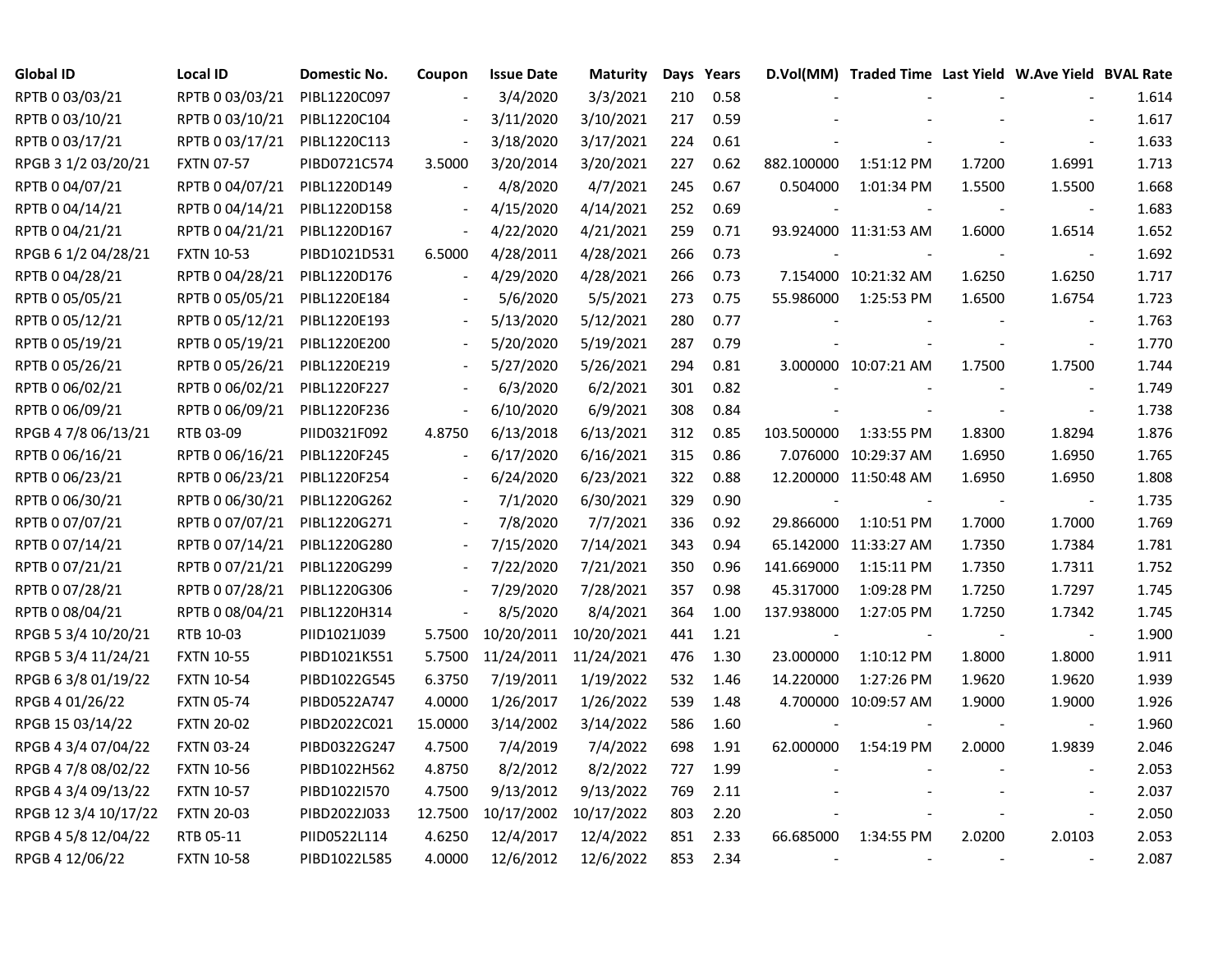| <b>Global ID</b>     | <b>Local ID</b>   | Domestic No. | Coupon  | <b>Issue Date</b> | <b>Maturity</b>       |     | Days Years |             | D.Vol(MM) Traded Time Last Yield W.Ave Yield BVAL Rate |        |                          |       |
|----------------------|-------------------|--------------|---------|-------------------|-----------------------|-----|------------|-------------|--------------------------------------------------------|--------|--------------------------|-------|
| RPGB 4 3/8 02/11/23  | RTB 03-10         | PIID0323B101 | 4.3750  | 2/11/2020         | 2/11/2023             | 920 | 2.52       | 5377.850000 | 1:50:18 PM                                             | 2.0100 | 2.0301                   | 2.058 |
| RPGB 13 02/20/23     | <b>FXTN 20-04</b> | PIBD2023B048 | 13.0000 | 2/20/2003         | 2/20/2023             | 929 | 2.54       |             |                                                        |        | $\blacksquare$           | 2.097 |
| RPGB 5 1/2 03/08/23  | <b>FXTN 05-75</b> | PIBD0523C752 | 5.5000  | 3/8/2018          | 3/8/2023              | 945 | 2.59       | 23.730000   | 1:49:08 PM                                             | 2.0500 | 2.0521                   | 2.071 |
| RPGB 3 1/2 04/21/23  | <b>FXTN 07-58</b> | PIBD0723D588 | 3.5000  | 4/21/2016         | 4/21/2023             | 989 | 2.71       | 2246.500000 | 1:25:01 PM                                             | 2.0800 | 2.0693                   | 2.092 |
| RPGB 11 7/8 05/29/23 | <b>FXTN 20-05</b> | PIBD2023E054 | 11.8750 | 5/29/2003         | 5/29/2023 1,027       |     | 2.81       |             |                                                        |        | $\blacksquare$           | 2.133 |
| RPGB 3 1/4 08/15/23  | RTB 10-04         | PIID1023H046 | 3.2500  | 8/15/2013         | 8/15/2023 1,105       |     | 3.03       |             | 14.672000 11:13:49 AM                                  | 2.4000 | 2.4000                   | 2.392 |
| RPGB 11 3/8 10/23/23 | <b>FXTN 20-06</b> | PIBD2023J068 | 11.3750 | 10/23/2003        | 10/23/2023 1,174      |     | 3.21       |             |                                                        |        | $\overline{\phantom{a}}$ | 2.186 |
| RPGB 6 1/4 03/12/24  | RTB 05-12         | PIID0524C129 | 6.2500  | 3/12/2019         | 3/12/2024 1,315       |     | 3.60       | 159.850000  | 1:58:26 PM                                             | 2.1850 | 2.1229                   | 2.158 |
| RPGB 4 1/2 04/20/24  | <b>FXTN 07-59</b> | PIBD0724D595 | 4.5000  | 4/20/2017         | 4/20/2024 1,354       |     | 3.71       |             |                                                        |        |                          | 2.253 |
| RPGB 12 3/8 06/03/24 | <b>FXTN 20-07</b> | PIBD2024F075 | 12.3750 | 6/3/2004          | 6/3/2024 1,398        |     | 3.83       |             |                                                        |        | $\blacksquare$           | 2.264 |
| RPGB 12 7/8 08/05/24 | <b>FXTN 20-08</b> | PIBD2024H086 | 12.8750 | 8/5/2004          | 8/5/2024 1,461        |     | 4.00       |             |                                                        |        | $\overline{\phantom{a}}$ | 2.285 |
| RPGB 4 1/8 08/20/24  | <b>FXTN 10-59</b> | PIBD1024H595 | 4.1250  | 8/20/2014         | 8/20/2024 1,476       |     | 4.04       | 452.000000  | 1:35:29 PM                                             | 2.2500 | 2.2507                   | 2.279 |
| RPGB 4 1/4 10/17/24  | <b>FXTN 05-76</b> | PIBD0524J762 | 4.2500  | 10/17/2019        | 10/17/2024 1,534      |     | 4.20       | 300.000000  | 1:24:56 PM                                             | 2.1500 | 2.1500                   | 2.177 |
| RPGB 13 3/4 11/11/24 | <b>FXTN 20-09</b> | PIBD2024K091 | 13.7500 | 11/11/2004        | 11/11/2024 1,559      |     | 4.27       |             |                                                        |        | $\blacksquare$           | 2.319 |
| RPGB 5 3/4 04/12/25  | <b>FXTN 07-61</b> | PIBD0725D618 | 5.7500  | 4/12/2018         | 4/12/2025 1,711       |     | 4.68       | 50.000000   | 9:47:28 AM                                             | 2.4000 | 2.4000                   | 2.367 |
| RPGB 12 1/8 04/14/25 | <b>FXTN 20-10</b> | PIBD2025D103 | 12.1250 | 4/14/2005         | 4/14/2025 1,713       |     | 4.69       |             |                                                        |        |                          | 2.373 |
| RPGB 3 5/8 09/09/25  | <b>FXTN 10-60</b> | PIBD10251608 | 3.6250  | 9/9/2015          | 9/9/2025 1,861        |     | 5.10       | 284.156375  | 1:21:57 PM                                             | 2.4000 | 2.3254                   | 2.349 |
| RPGB 12 1/8 10/20/25 | <b>FXTN 20-11</b> | PIBD2025J116 | 12.1250 | 10/20/2005        | 10/20/2025 1,902      |     | 5.21       |             |                                                        |        |                          | 2.437 |
| RPGB 18 1/4 11/29/25 | <b>FXTN 25-01</b> | PIBD2525K015 | 18.2500 | 11/29/2000        | 11/29/2025 1,942      |     | 5.32       |             |                                                        |        | $\blacksquare$           | 2.450 |
| RPGB 10 1/4 01/19/26 | <b>FXTN 20-12</b> | PIBD2026A122 | 10.2500 | 1/19/2006         | 1/19/2026 1,993       |     | 5.46       |             |                                                        |        | $\overline{\phantom{a}}$ | 2.467 |
| RPGB 6 1/4 02/14/26  | <b>FXTN 07-62</b> | PIBD0726B627 | 6.2500  | 2/14/2019         | 2/14/2026 2,019       |     | 5.53       |             | 496.461000 10:07:39 AM                                 | 2.4000 | 2.4347                   | 2.437 |
| RPGB 3 1/2 09/20/26  | RTB 10-05         | PIID1026I057 | 3.5000  | 9/20/2016         | 9/20/2026 2,237       |     | 6.13       |             | 160.000000 11:34:58 AM                                 | 2.8000 | 2.8000                   | 2.816 |
| RPGB 6 1/4 10/20/26  | RTB 15-01         | PIID1526J019 | 6.2500  | 10/20/2011        | 10/20/2026 2,267      |     | 6.21       |             | 1.000000 11:05:16 AM                                   | 2.9000 | 2.9000                   | 2.609 |
| RPGB 8 12/07/26      | <b>FXTN 20-13</b> | PIBD2026L139 | 8.0000  | 12/7/2006         | 12/7/2026 2,315       |     | 6.34       |             |                                                        |        | $\sim$                   | 2.662 |
| RPGB 5 3/8 03/01/27  | RTB 15-02         | PIID1527C023 | 5.3750  | 3/1/2012          | 3/1/2027 2,399        |     | 6.57       |             | 0.450000 11:08:12 AM                                   | 2.9000 | 2.9000                   | 2.627 |
| RPGB 4 3/4 05/04/27  | <b>FXTN 10-61</b> | PIBD1027E617 | 4.7500  | 5/4/2017          | 5/4/2027 2,463        |     | 6.74       |             |                                                        |        | $\overline{\phantom{a}}$ | 2.777 |
| RPGB 8 5/8 09/06/27  | <b>FXTN 20-14</b> | PIBD2027I140 | 8.6250  | 9/6/2007          | 9/6/2027 2,588        |     | 7.09       |             |                                                        |        | $\blacksquare$           | 2.639 |
| RPGB 6 1/4 03/22/28  | <b>FXTN 10-63</b> | PIBD1028C635 | 6.2500  | 3/22/2018         | 3/22/2028 2,786       |     | 7.63       | 1555.900000 | 1:34:17 PM                                             | 2.6500 | 2.6501                   | 2.666 |
| RPGB 9 1/2 12/04/28  | <b>FXTN 20-15</b> | PIBD2028L151 | 9.5000  | 12/4/2008         | 12/4/2028 3,043       |     | 8.33       |             |                                                        |        |                          | 2.736 |
| RPGB 6 7/8 01/10/29  | <b>FXTN 10-64</b> | PIBD1029A644 | 6.8750  | 1/10/2019         | 1/10/2029 3,080       |     | 8.43       | 250.000000  |                                                        |        |                          | 2.644 |
| RPGB 8 3/4 05/27/30  | <b>FXTN 20-16</b> | PIBD2030E166 | 8.7500  | 5/27/2010         | 5/27/2030 3,582       |     | 9.81       |             |                                                        |        | $\overline{\phantom{a}}$ | 2.756 |
| RPGB 2 7/8 07/09/30  | <b>FXTN 10-65</b> | PIBD1030G655 | 2.8750  | 7/9/2020          | 7/9/2030 3,625        |     | 9.93       |             | 141.000000 10:49:43 AM                                 | 2.6125 | 2.6125                   | 2.632 |
| RPGB 12 1/2 07/28/30 | <b>FXTN 25-02</b> | PIBD2530G029 | 12.5000 | 7/28/2005         | 7/28/2030 3,644       |     | 9.98       |             |                                                        |        | $\sim$                   | 2.739 |
| RPGB 11 1/4 01/26/31 | <b>FXTN 25-03</b> | PIBD2531A032 | 11.2500 | 1/26/2006         | 1/26/2031 3,826 10.48 |     |            | 1.000000    | 1:23:26 PM                                             | 3.1250 | 3.1250                   | 2.742 |
| RPGB 8 07/19/31      | <b>FXTN 20-17</b> | PIBD2031G171 | 8.0000  | 7/19/2011         | 7/19/2031 4,000 10.95 |     |            | 1544.000000 | 1:44:50 PM                                             | 2.7050 | 2.7119                   | 2.720 |